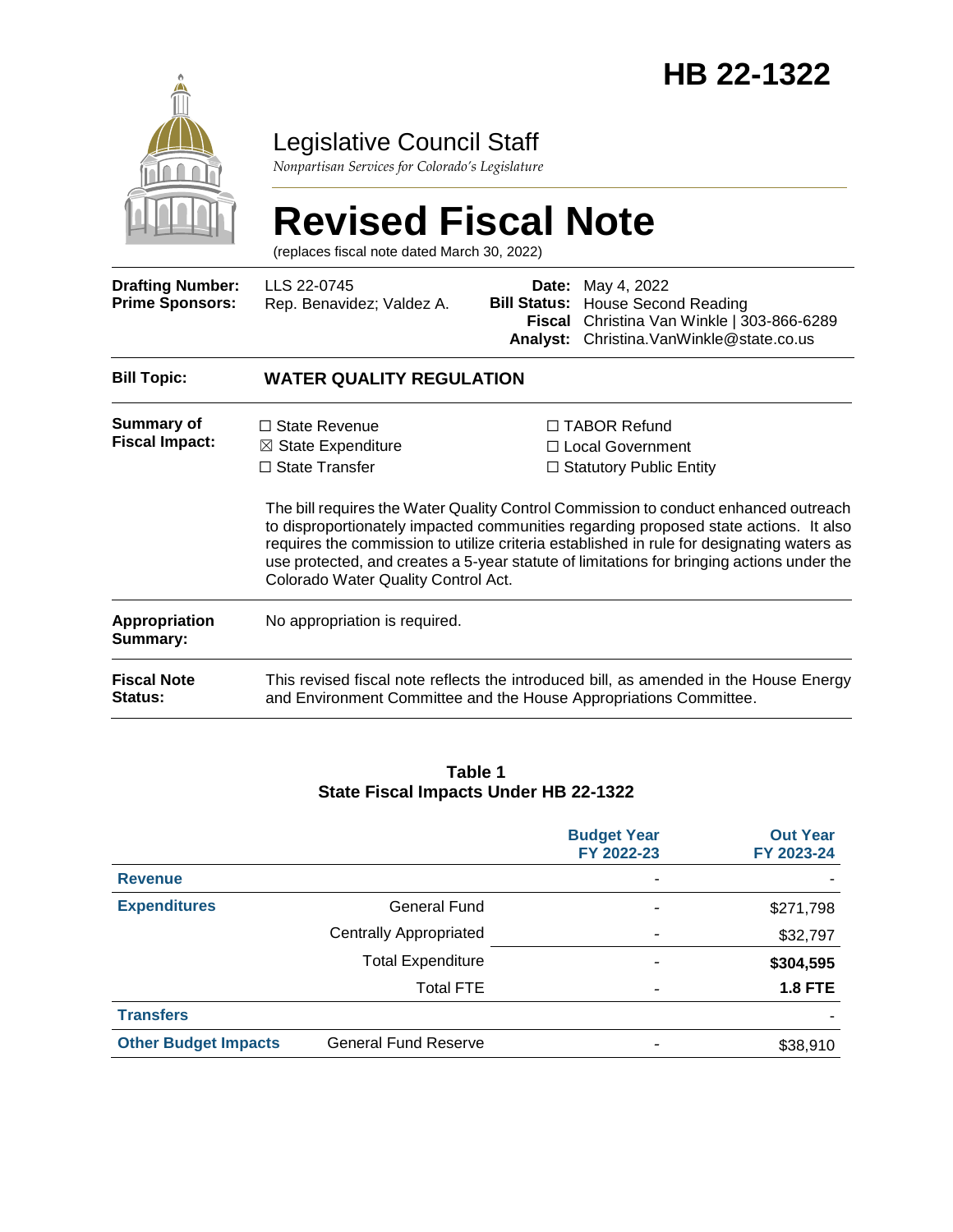# Page 2<br>May 4, 2022 **HB 22-1322**

### **Summary of Legislation**

The bill adds the Water Quality Control Commission (WQCC) in the Department of Public Health and Environment (CDPHE) to the list of agencies required to conduct outreach to and engagement of disproportionately impacted communities regarding proposed state actions, defined under current law as rulemaking proceedings, licensing proceedings, and adjudicatory hearings. The WQCC must conduct the required outreach and engagement for all proposed state actions beginning July 1, 2023, except for certain outreach requirements for rulemaking proceedings concerning the classification and numeric standards for certain river basins, which go into effect on the effective date of the bill. The bill also requires the commission to utilize criteria promulgated in rule for designating waters as use-protected, and establishes a five-year statute of limitations for bringing actions alleging a violation of the Water Quality Control Act or any rules or orders under the act.

### **Background**

**Enhanced engagement.** The Environmental Justice Act, enacted by House Bill 21-1266, requires the Air Quality Control Commission (AQCC) to create new ways to gather input from disproportionately impacted communities regarding proposed state actions. Specifically, the bill required the AQCC to:

- schedule public input meetings at variable times and days of the week;
- provide notice at least 30 days prior to a public comment period or public meetings;
- use multiple methods of outreach;
- provide multiple methods for public input;
- consider a variety of locations for public input on the proposed state action; and
- provide information concerning the proposed state action in the top two languages spoken in the disproportionately impacted community.

This bill adds these requirements to the Water Quality Control Commission for proposed state actions.

**Use-protected waters.** Current law authorizes the Water Quality Control Commission to designate waters as outstanding waters or use-protected waters, and requires the commission to promulgate criteria governing these designations. Use-protected waters are those waters with existing water quality that is not better than necessary to support fish and wildlife propagation as well as recreation.

### **State Expenditures**

The bill increases General Fund expenditures in the CDPHE by \$304,595 and 2.0 FTE in FY 2023-24 and ongoing. These costs are included in Table 2 and described below.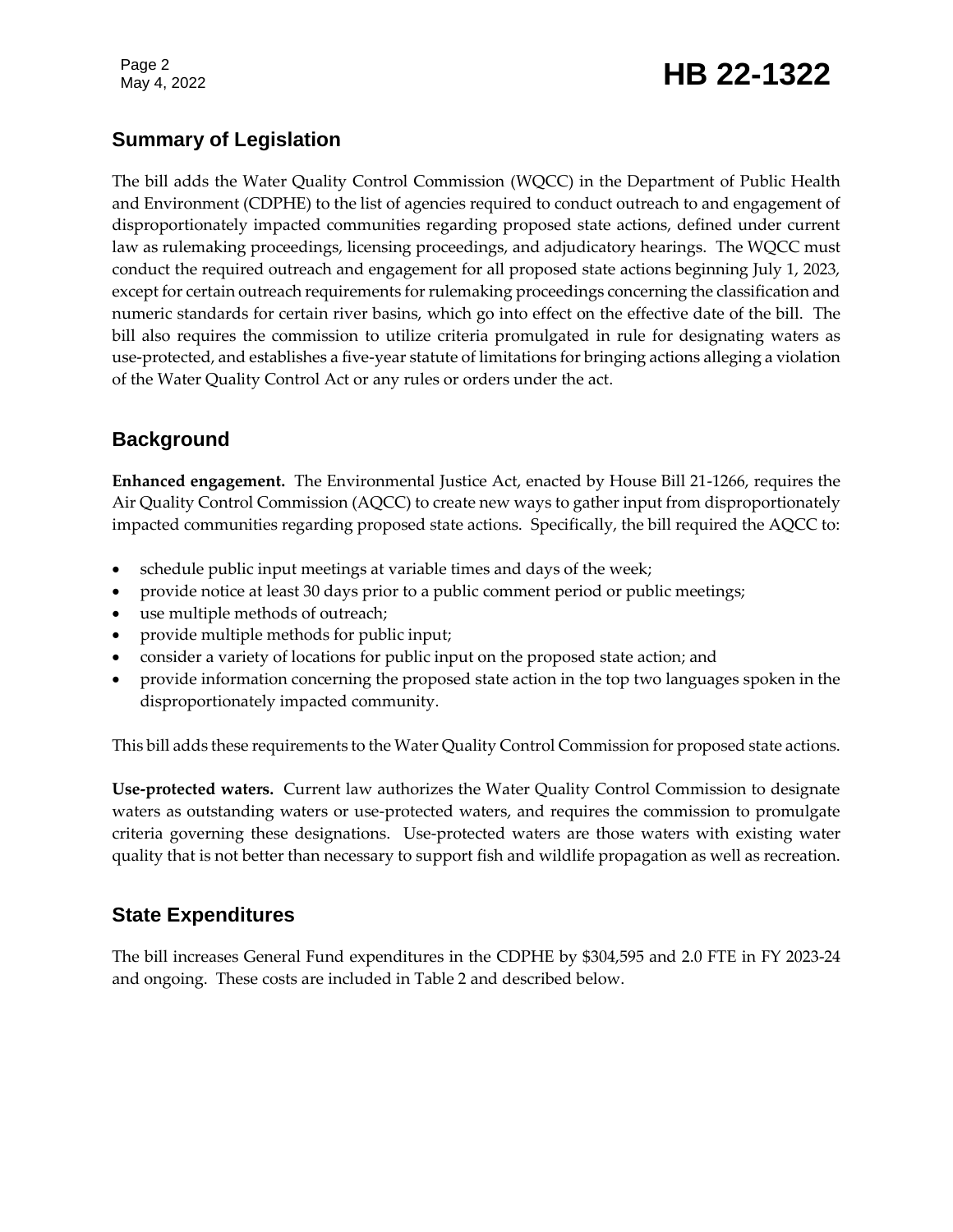# Page 3<br>May 4, 2022 **HB 22-1322**

|                                             | FY 2022-23 | FY 2023-24     |
|---------------------------------------------|------------|----------------|
| Department of Public Health and Environment |            |                |
| <b>Personal Services</b>                    |            | \$164,500      |
| <b>Operating Expenses</b>                   |            | \$2,700        |
| <b>Capital Outlay Costs</b>                 |            | \$12,400       |
| Meeting and Communication Materials         |            | \$71,776       |
| <b>Travel Costs</b>                         |            | \$8,422        |
| Interpretation and Translation Services     |            | \$12,000       |
| Centrally Appropriated Costs <sup>1</sup>   |            | \$32,797       |
| <b>Total</b>                                |            | \$304,595      |
| <b>Total FTE</b>                            |            | <b>1.8 FTE</b> |

**Table 2 State Expenditures Under HB 22-1322**

*<sup>1</sup>Centrally appropriated costs are not included in the bill's appropriation.*

**Department of Public Health and Environment.** Beginning in FY 2023-24, the CDPHE requires 2.0 FTE for a liaison and an environmental protection specialist to prepare meeting and outreach materials, conduct outreach events, respond to public inquiries, and revise draft rules taking into consideration public input. In addition to staff resources, which include standard operating and capital outlay expenses, costs will be incurred to develop and translate meeting and communication materials, reserve meeting space, and travel to in-person meeting venues. The Water Quality Control Commission conducts, on average, ten proposed state actions, including rulemaking and adjudicatory hearings, per year. This fiscal note assumes that one public meeting will be conducted per month, totaling 12 public meetings per year. Staff costs include standard operating and capital outlay costs, and reflect the General Fund pay date shift.

**Centrally appropriated costs.** Pursuant to a Joint Budget Committee policy, certain costs associated with this bill are addressed through the annual budget process and centrally appropriated in the Long Bill or supplemental appropriations bills, rather than in this bill. These costs, which include employee insurance and supplemental employee retirement payments, are shown in Table 2.

#### **Other Budget Impacts**

**General Fund reserve.** Under current law, an amount equal to 15 percent of General Fund appropriations must be set aside in the General Fund statutory reserve beginning in FY 2022-23. Based on this fiscal note, the bill is expected to increase the amount of General Fund held in reserve by the amount shown in Table 1, which will decrease the amount of General Fund available for other purposes.